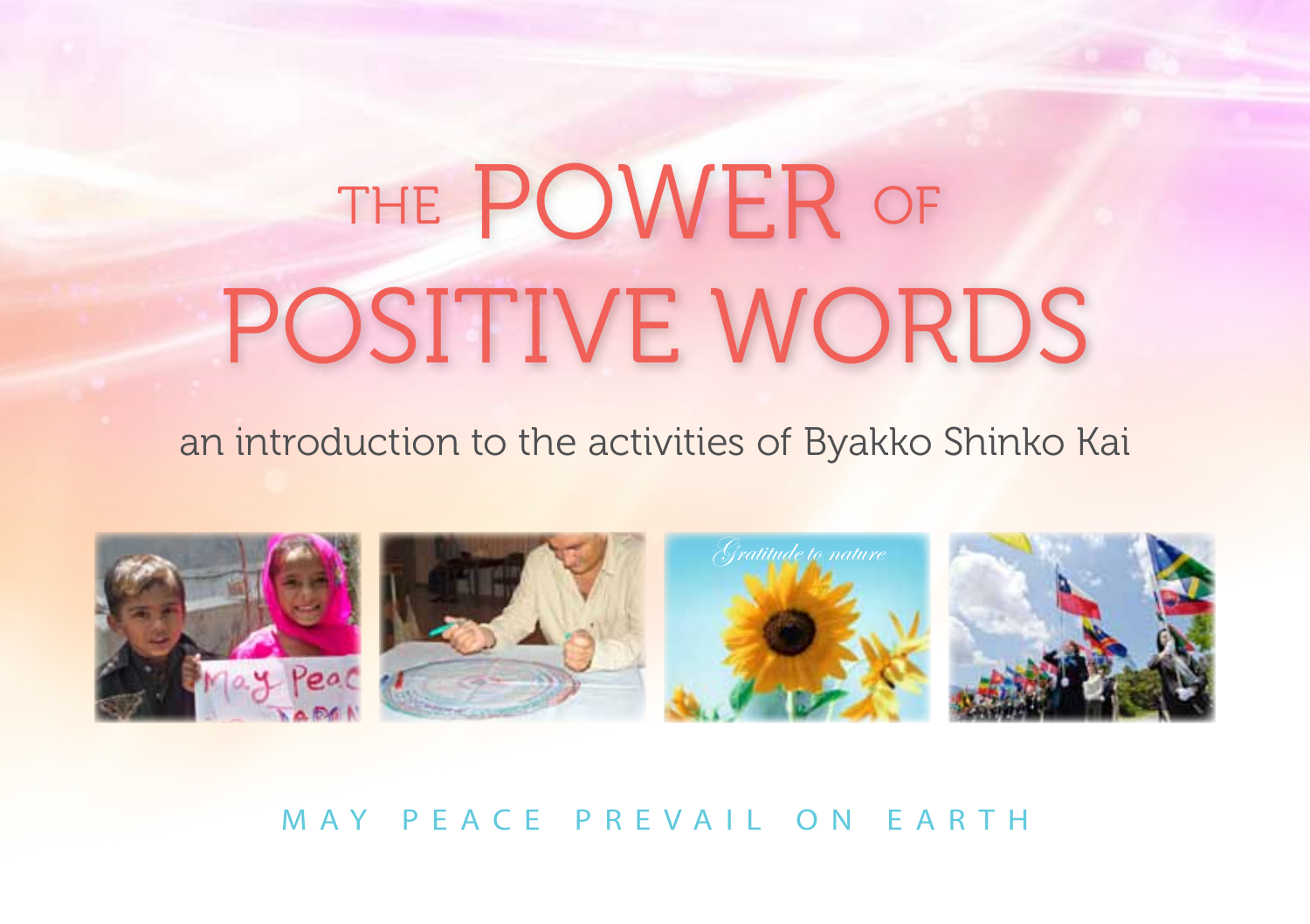# WORDS

carry vibrations strong enough to **inspire**, to **heal**, and to transform the human heart,

as well as the worlds of animals, plants, and all of **Creation** 

Bright, positive words carry a wonderful energy and power. Words of gratitude, kindness, encouragement, and love are expressions of our original, shining self. They illuminate a dark, gloomy heart, envelop us in warmth, and awaken trust in us.

When positive words become our habit, they will change not only our way of living, but the entire world.

The purpose of this booklet is to introduce the practices and methods advocated by Masahisa Goi and Masami Saionji, the late founder and current chairperson of Byakko Shinko Kai, to contribute to the realization of a peaceful, harmonious world. We invite you to incorporate any or all of these into your own life and your activities for peace. For more information on the organization, please see the last two pages of this booklet.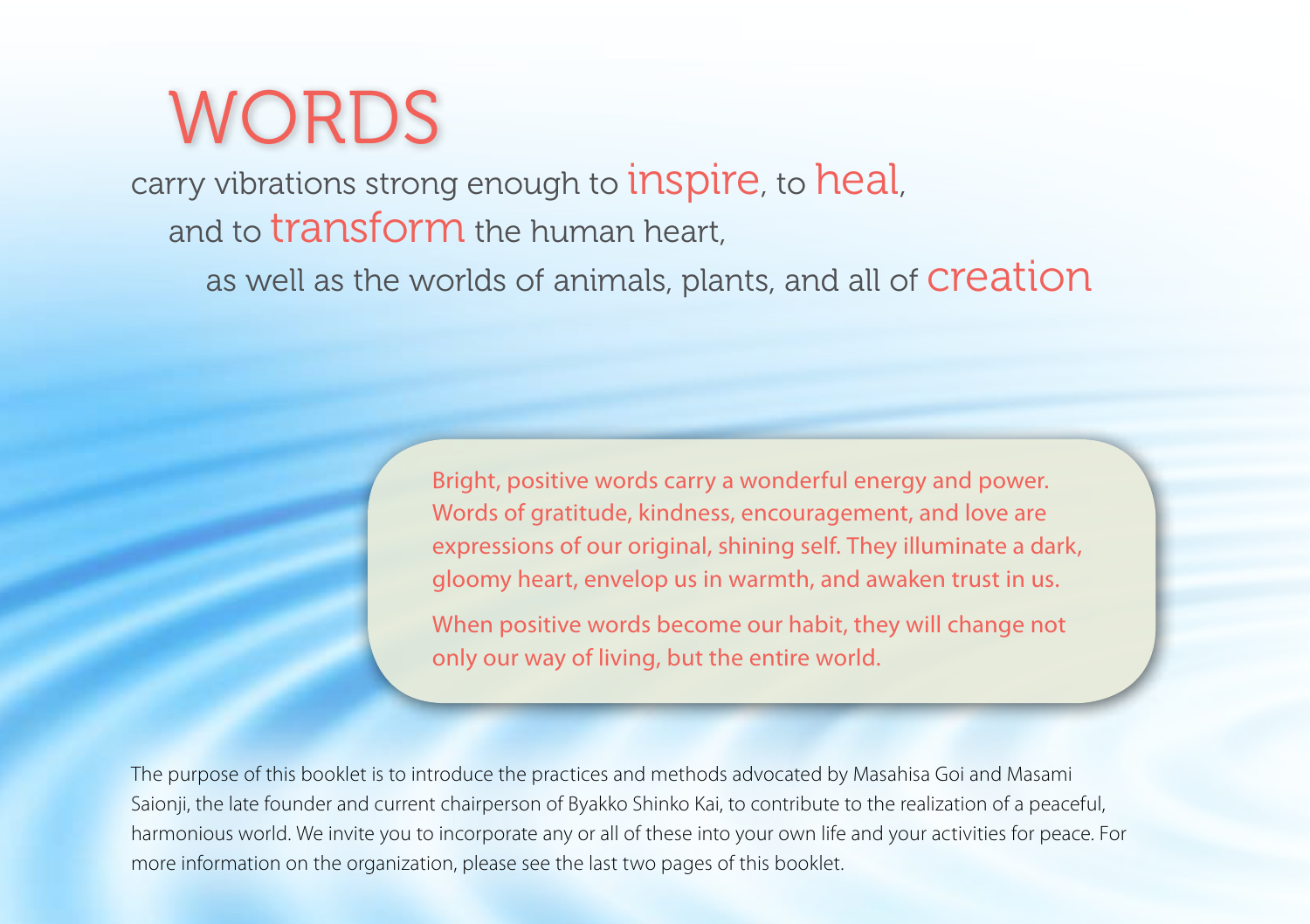## contents

- Prayer for World Peace
- Fading Away 2

1

7

6

9

- Bright Thinking 3
- Gratitude to Nature 4
- Principle of Effect and Cause 5
	- Spiritual Breathing Technique
	- Divinity INs
- Written Mandalas 8

for more information, please visit: byakkoblog.typepad.com and follow the links under 'Reference Pages'

Symphony of Peace Prayers

to achieve inner and outer peace, and an elevation of humanity's consciousness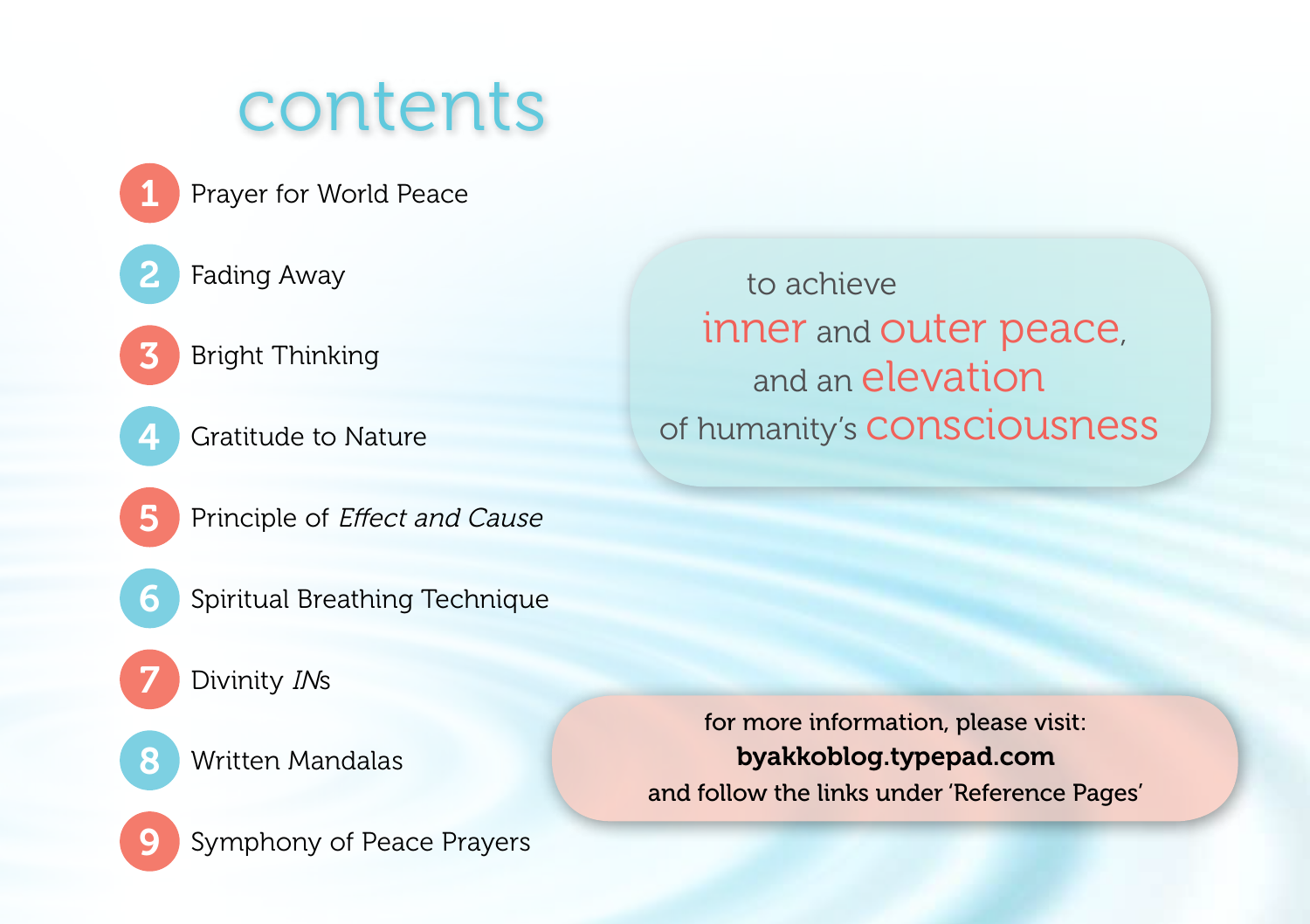# 1 Prayer for World Peace

Create inner and outer peace with the universal message and prayer:

## MAY PEACE PREVAIL ON EARTH

*May peace prevail on Earth* is an all-inclusive message and prayer which anyone can think or say, regardless of religious affiliation or spiritual discipline. If you already have a favorite prayer for peace, you can try adding *May peace prevail on Earth* at the end.

Our thoughts create an energy field strong enough to alter not only our own lives, but the future of the entire planet. As we draw positive energy into ourselves, we also help bring about peace on Earth with the amazing power of these words.

This prayer for world peace was first introduced in 1955 by Masahisa Goi, the late founder of Byakko Shinko Kai. You may also wish to use the prayer in its full form:

> *May peace prevail on Earth May peace be in our homes and countries May our missions be accomplished We thank you, guardian deities and guardian spirits.*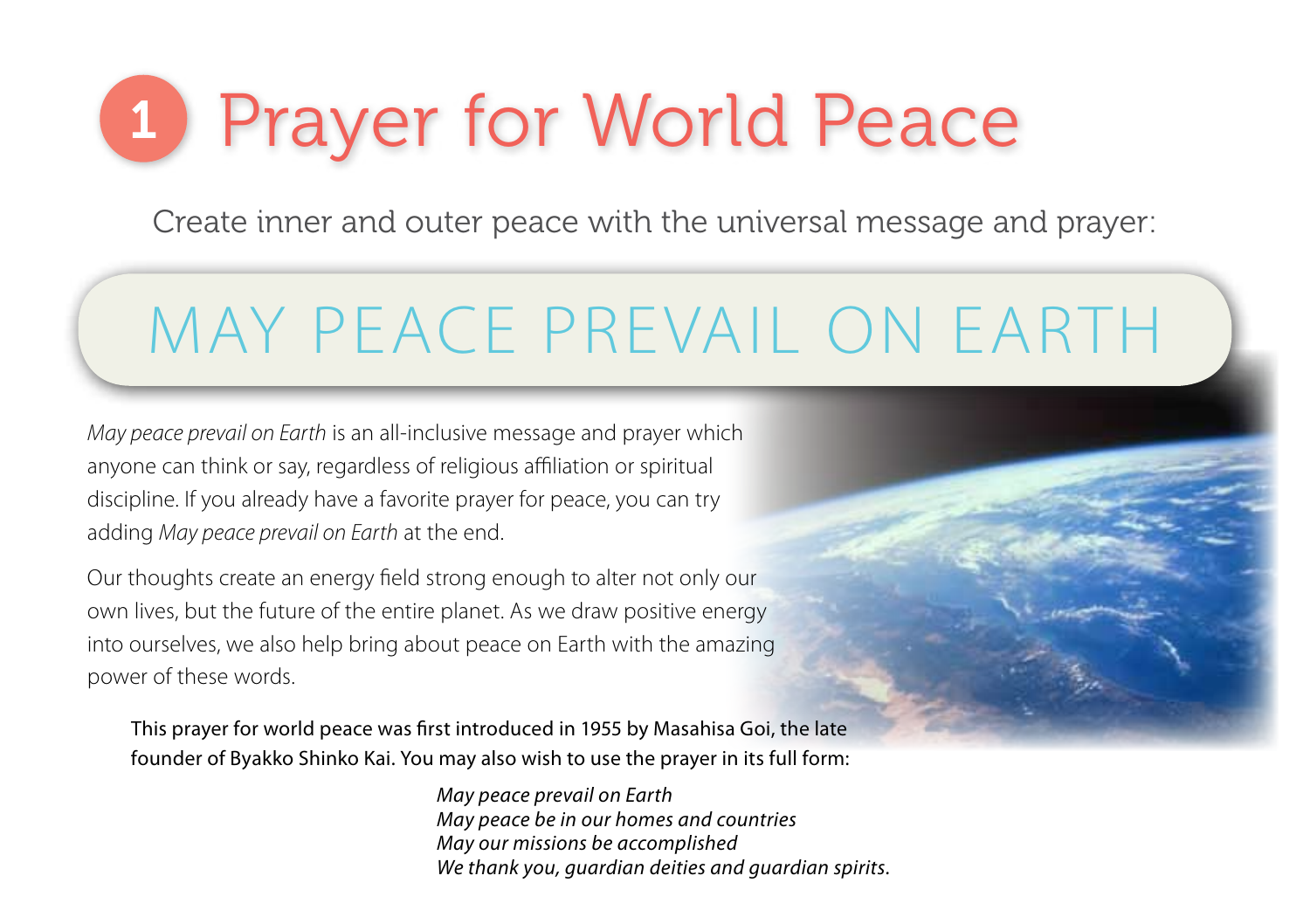### Prayers for Peace in Each Country

#### Giving expression to our common wish for **Deace** in each country and region On Earth

We all wish for world peace. But in our busy lives, it is not always easy to find time to sit and pray for peace. Here is something you can try: whenever you hear of a negative incident in a particular place — whether near or far — you can immediately send out positive energy to that place through a prayer for peace. Of course, it is especially effective to send the collective energy of many people's prayers. It is also natural to add *May peace prevail on Earth* at the end of your prayer.

### MAY PEACE BE IN (name of country or region)

In a prayer ceremony for peace in each country, people are invited to pray with united hearts and minds for peace in all the countries and regions of the world, using the flag of each nation as its spiritual symbol. This ceremony is an affirmation of our wish for peace and happiness in the hearts of all humanity. We can also use this prayer in everyday life, to send love to a place or country that needs our positive energy.

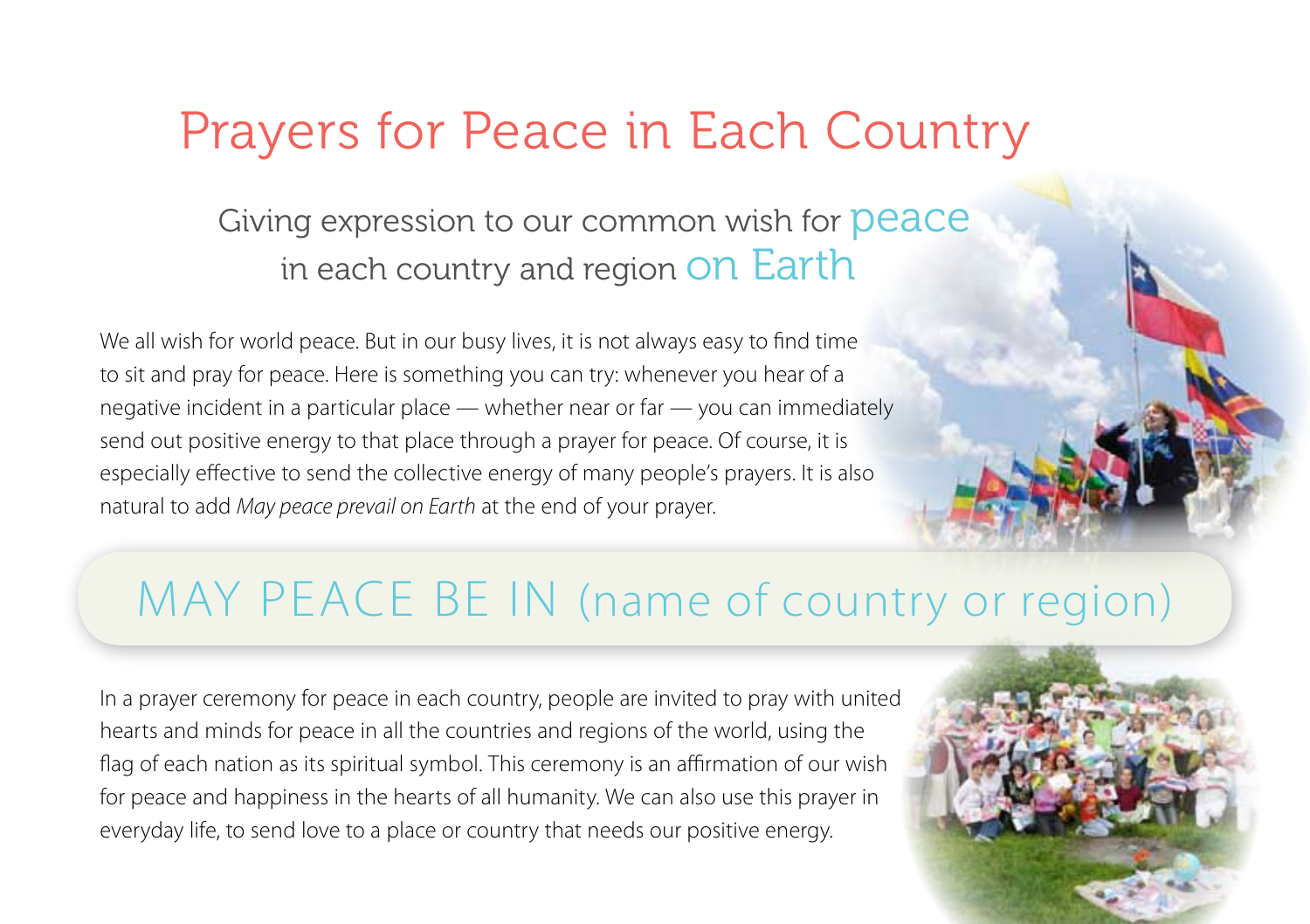# 2 Fading Away

When dark clouds of negative thoughts hang over you, transform them into positive thoughts with the phrase:

### It's fading away — May peace prevail on Earth

#### *Everything that appears in our life does so in order to fade away.*

When feeling upset, angry, or in difficulty, do not ignore the feelings or try to escape, but do not cling to them either. Become aware that all that appears in our life is a product of a past activity, far or near, manifesting today to fade away and disappear, and when it does so the sun will shine again, without fail.

We can help this process of transformation, by using bright, elevated, inspired words and thoughts, no matter what circumstances we may face. Each time we do so, we shift our present way of thinking into a more positive one, thus creating a new lifetime habit.

Making full use of this pure, light-filled expression, your thoughts, feelings, and circumstances, will gradually transform in accordance with your behavior.

Just think that all this suffering is occurring in the process of fading away, and that it will absolutely vanish into nothingness. Then, once it has entirely disappeared, your original, infinite light will shine through and a truly wonderful world will take shape around you. So, all you need to do is to think, with your whole being, that all those unpleasant experiences are fading away, and to feel gratitude toward the infinite love and protection of the universe.

— Masahisa Goi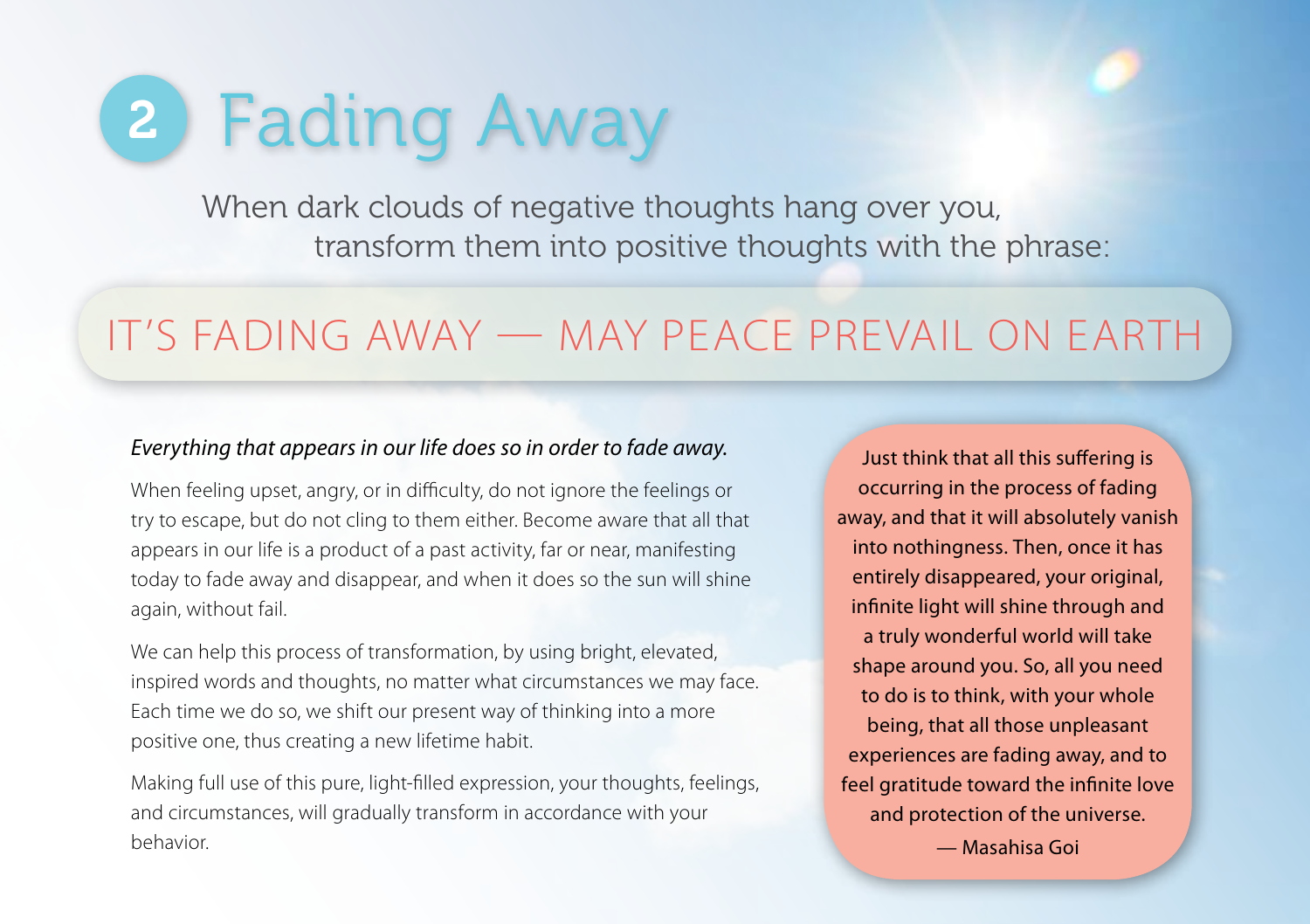

### Infinite Joy Infinite Love Infinite Peace Empower yourself with infinite words

When a dark or negative thought crosses your mind, you can counter it with a bright thought like *Infinite light!*

When you come across an unpleasant incident or sight, you can think: *It's fading away. I will let it go. Infinite peace. Infinite forgiveness.*

When you feel gloomy or sullen, pierce through your darkness with a phrase like *Infinite joy! Infinite happiness!* or another appropriate phrase.

If you practice this day in and day out, before you know it, you will have turned your life in a brighter direction. Be as creative as you like with your bright words — the possibilities are infinite!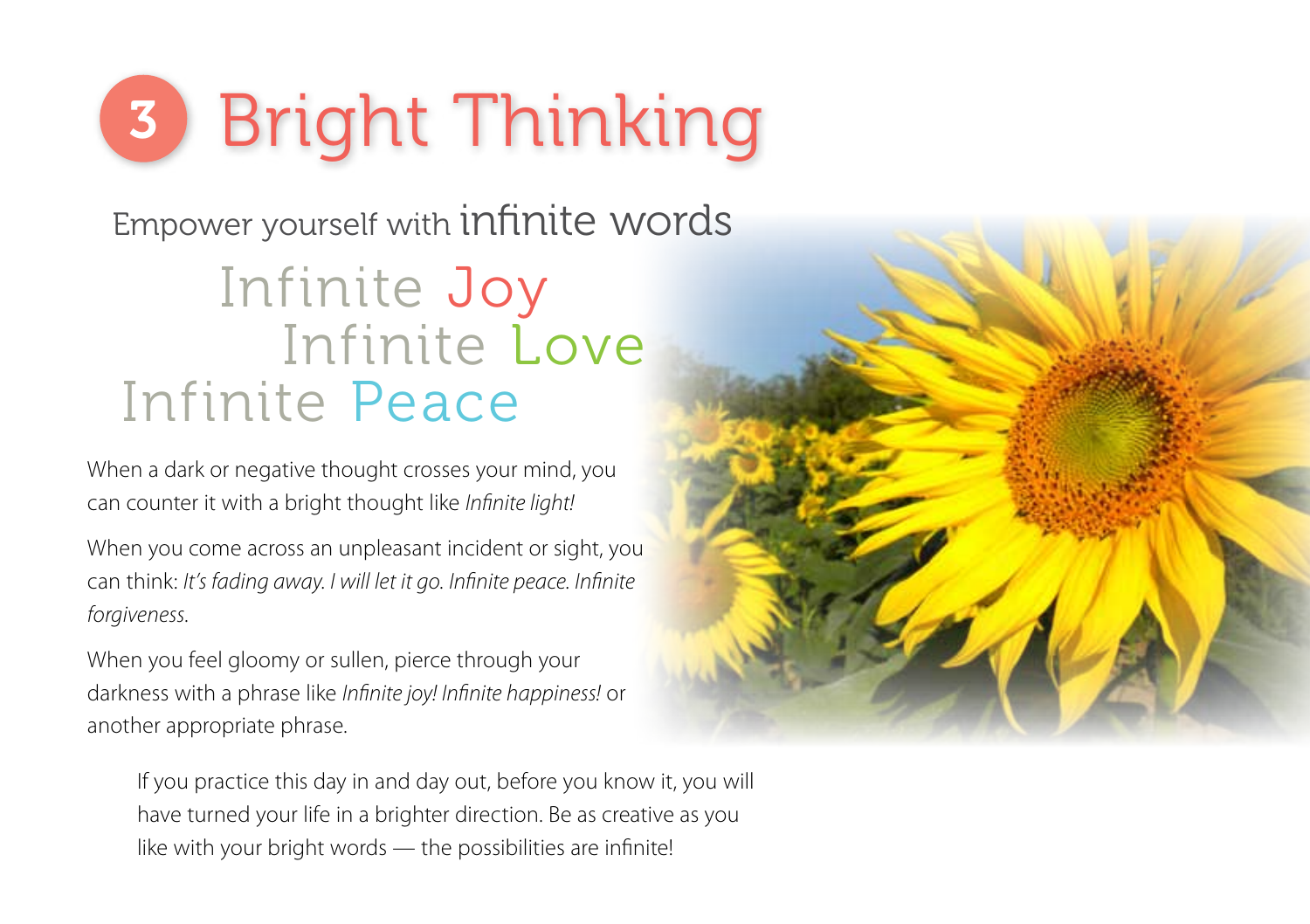## 4 Gratitude to Nature

Heal and enliven the world of nature with simple expressions of gratitude

### Thank you, dear Earth Thank you, dear water Thank you, dear food

In thinking and expressing words of gratitude to our planet and the world of nature, you can create a way of living that is gentle, loving, and healing toward the Earth.

When you are out walking, you might think or say:

*Thank you, dear Earth! I am so grateful to you for supporting my footsteps! Thank you, precious air! You sustain my life with each breath!*

When eating a meal, you might think:

*Thank you, delicious food! You nourish every cell in my body! Thank you, refreshing water! How radiant you make me feel!*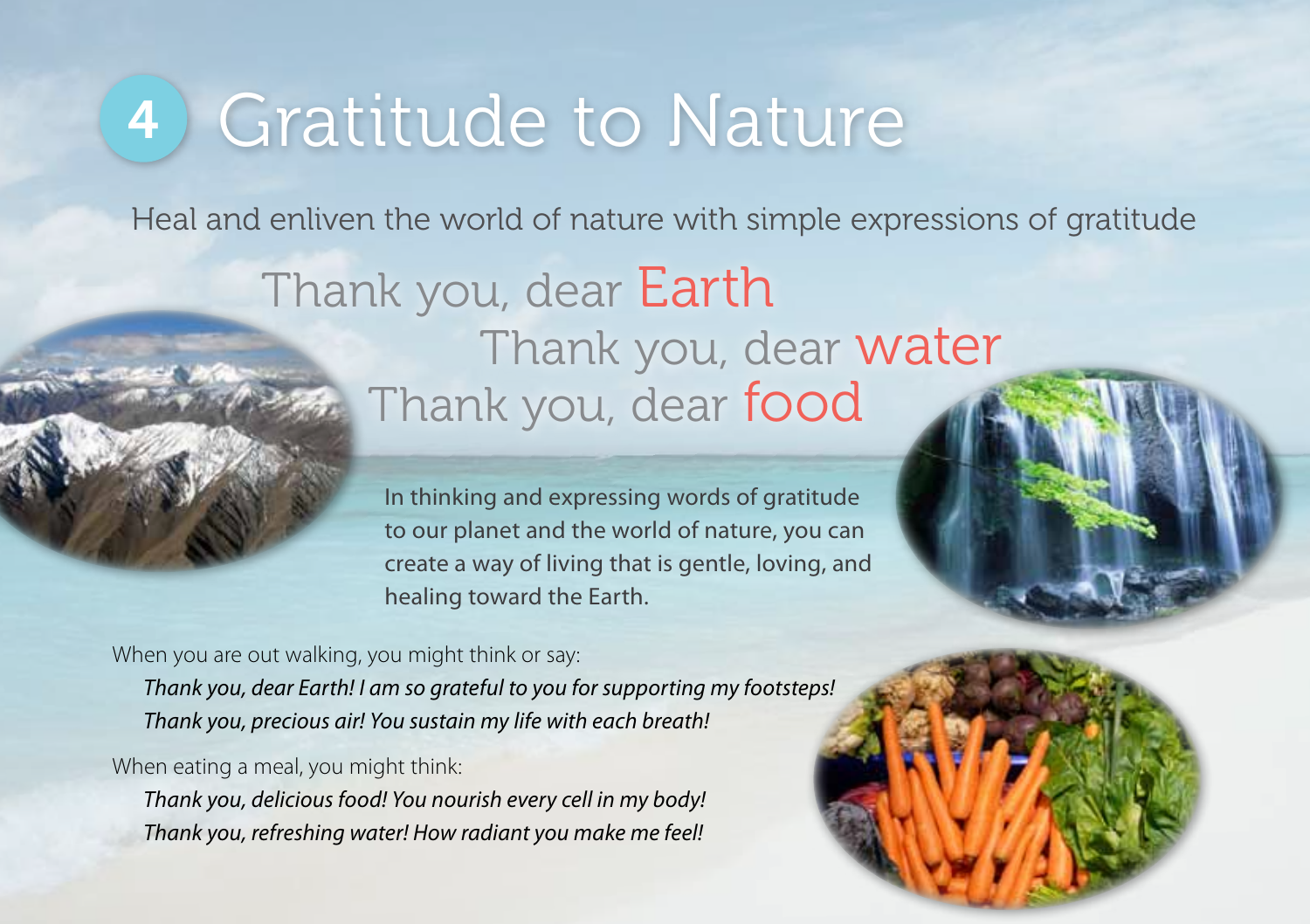# 5 Principle of Effect and Cause

Call forth your unlimited potential and attune your mind to the infinite

Under this principle, we do not focus our consciousness on the past. Instead, we project a positive thought into the future. You can imagine it like this: the future is like the water in a river, flowing down from upstream. You throw leaves with bright, positive scenarios drawn on them into the water upstream, and with the flow of the river, the leaves run down to where you now stand. These bright scenarios flow down from your future self to your present self. In this way, you can change the course of your future. So, the principle of *effect and cause* is a way of thinking in which our life flows to us from the future.

— Masami Saionji

### Infinite Success! Accomplished!

of positive thinking that encompasses each of the previous practices. This new principle of *effect and cause* replaces the old *cause and effect* way of living, encouraging us to create our own happiness by focusing only on



powers of visualization, we become fully conscious that we are the one who constructs our life. With one thought after another, we consciously plant the tree as we envision it bearing fruit.

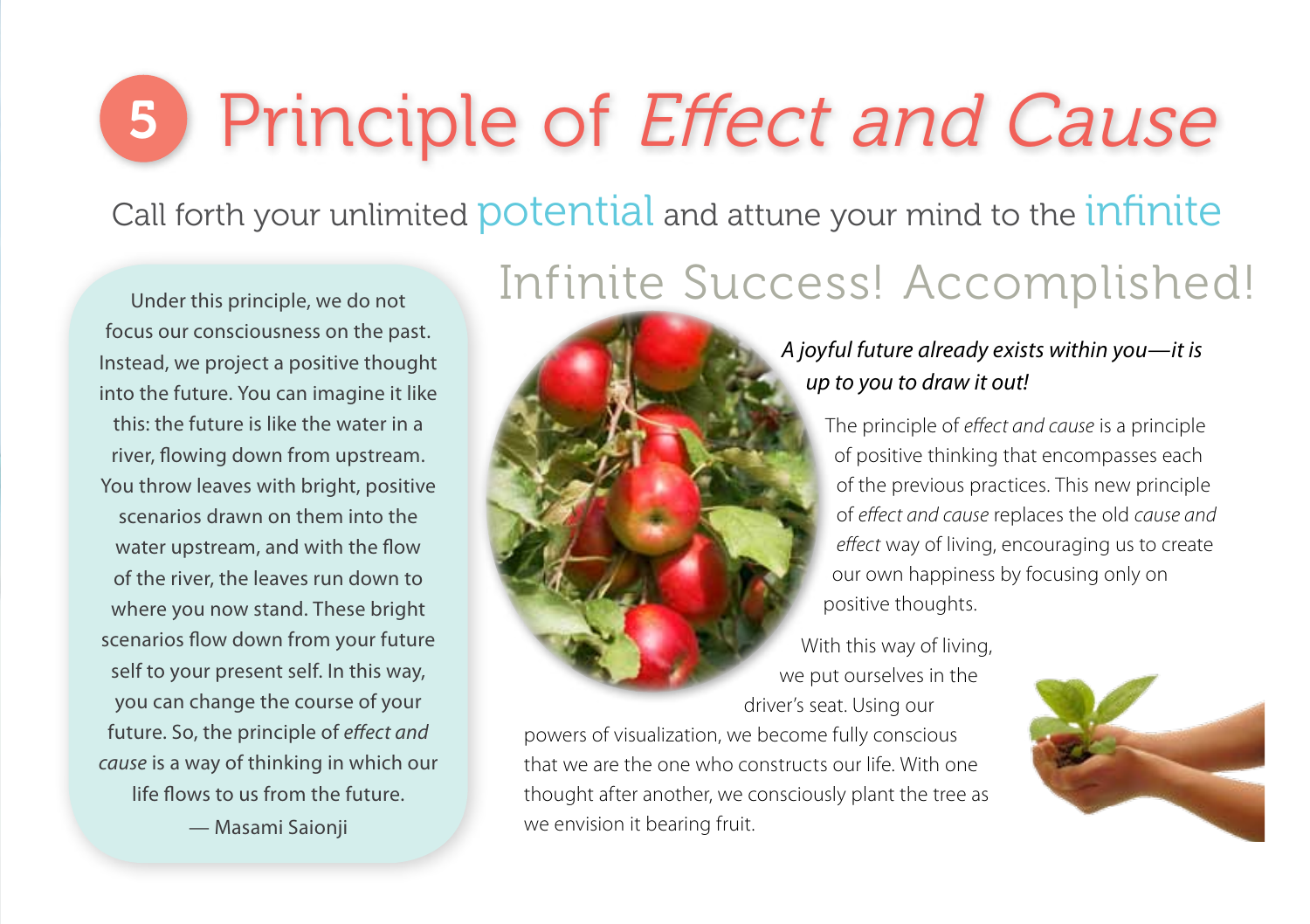# 6 Spiritual Breathing Technique

### The power of **positive** words and deep, harmonized breathing

Inhale thinking: I AM A DIVINE BEING

Holding your breath, pause and think:  $\Rightarrow$  pause and think:  $\Rightarrow$  ACCOMPLISHED! Exhale thinking:

### ALL HUMANITY IS DIVINE

As you hold your breath, use any positive word or phrase you like, depending on your current situation, how you feel, and what you wish to create. For example, you might think:

*I can definitely do it! I am completely at peace! Everything will absolutely get better! I respect myself and others. Accomplished!*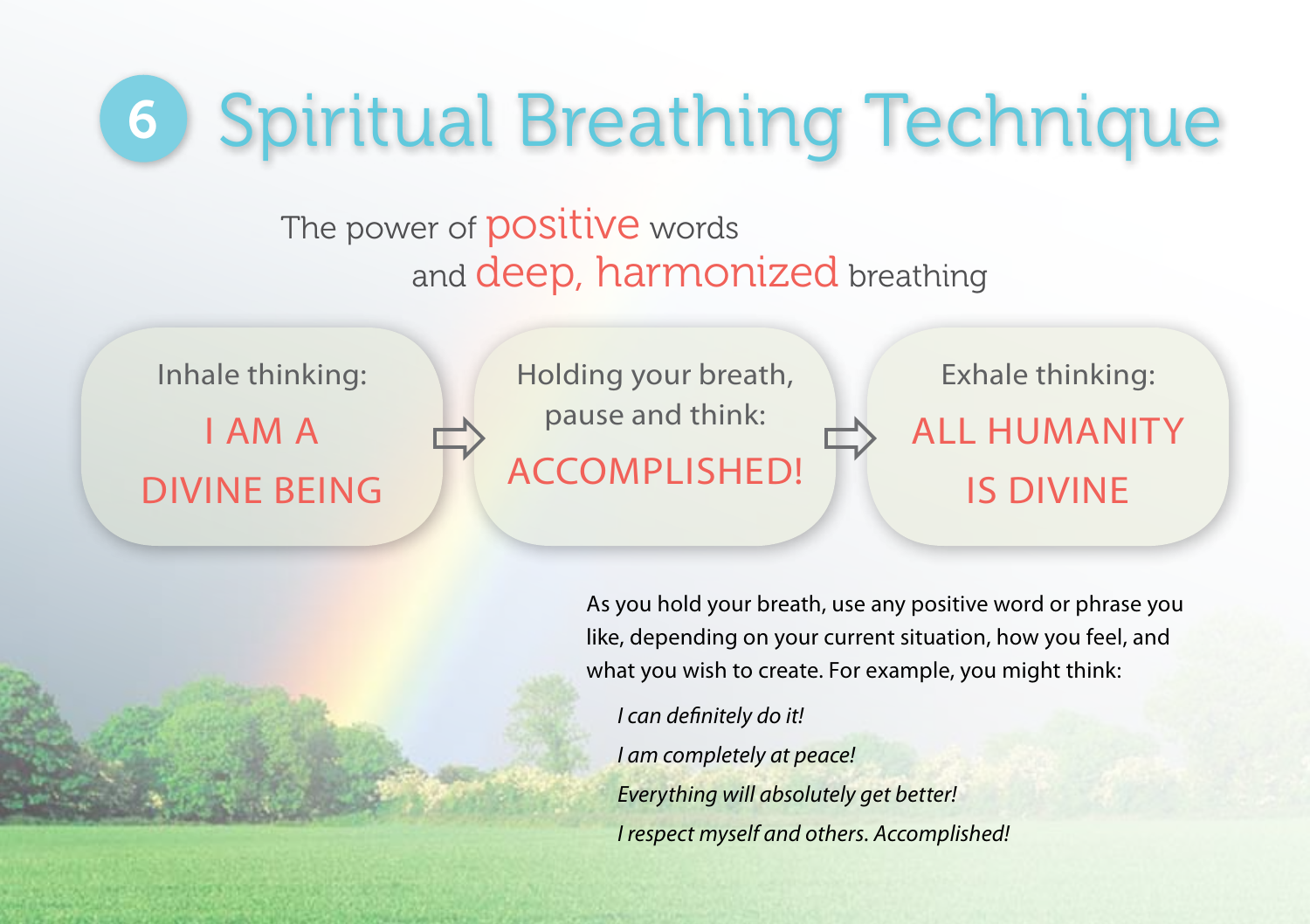



### a way to send love and light to Ourselves and all humanity

*IN* (pronounced 'een') is a Japanese word similar in meaning to the Sanskrit word *mudra*. The Divinity *IN*s consist of a series of hand and arm movements, combined with specific breathing and vocal sounds, for attuning us to the great harmony of the universe. They help us create greater peace, harmony, and happiness in our daily lives, and in the lives of others.

There are two main Divinity *IN*s: the Divinity *IN* for the Self and the Divinity *IN* for Humanity.

![](_page_10_Picture_5.jpeg)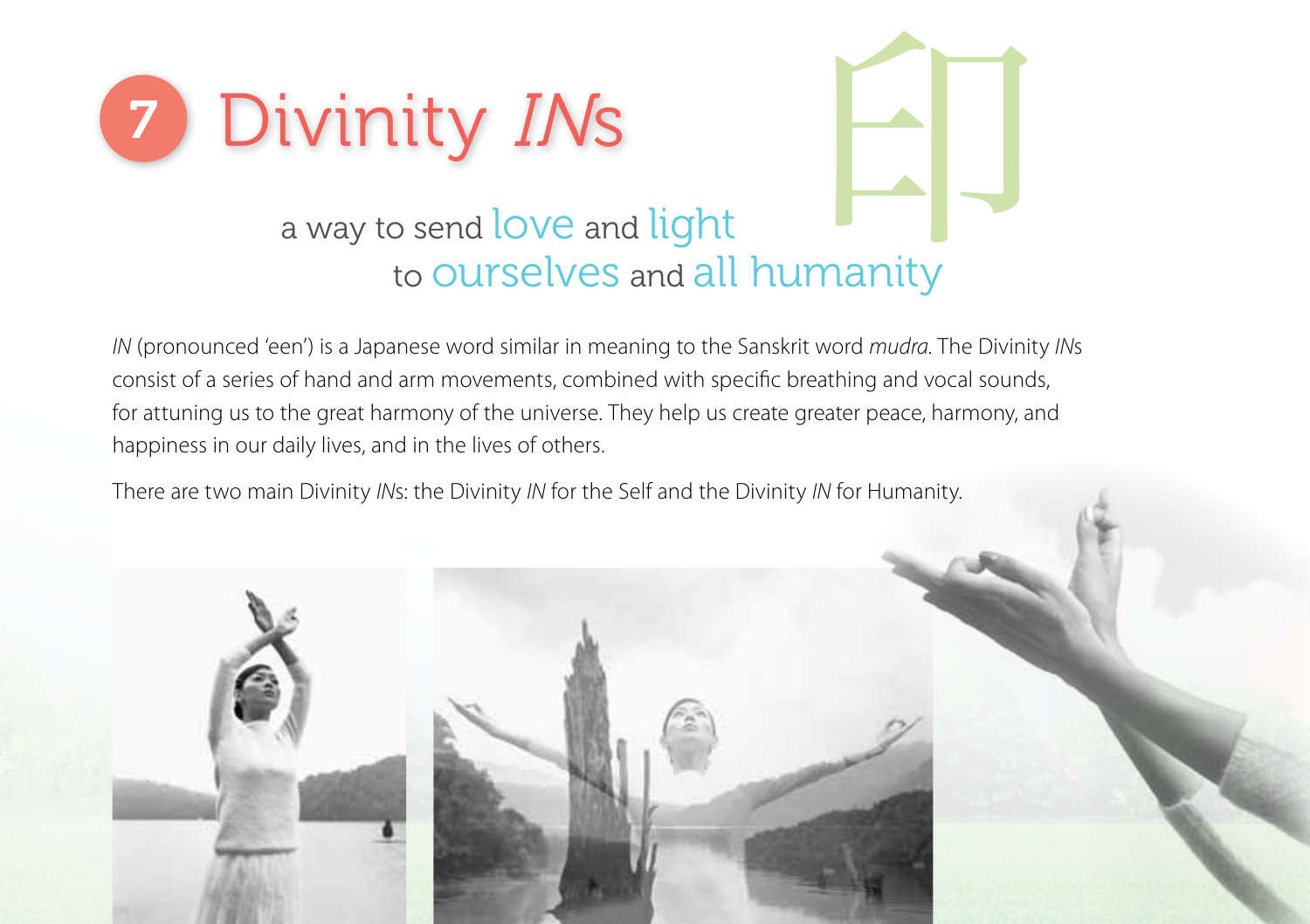![](_page_11_Picture_0.jpeg)

### of bright words and gratitude to nature

#### *A path to inner peace and world peace*

A written mandala is made up of a number of concentric circles, inside which bright, positive, meaningful words are written. As we write words of love, gratitude, peace, and harmony, the power of those words is poured into the mandala. The process of writing the words heals and revitalizes us. When the mandala is completed, it continuously radiates this healing energy to humanity and the Earth.

![](_page_11_Picture_4.jpeg)

*Writing a mandala Collective mandala Mandala detail*

![](_page_11_Picture_6.jpeg)

![](_page_11_Picture_8.jpeg)

Mandala writing was first introduced in Japan in 1999 by Masami Saionji, Chairperson of Byakko Shinko Kai. Through a grassroots network, mandala writing is now spreading throughout the world, becoming popular with people of all ages, cultures, and backgrounds.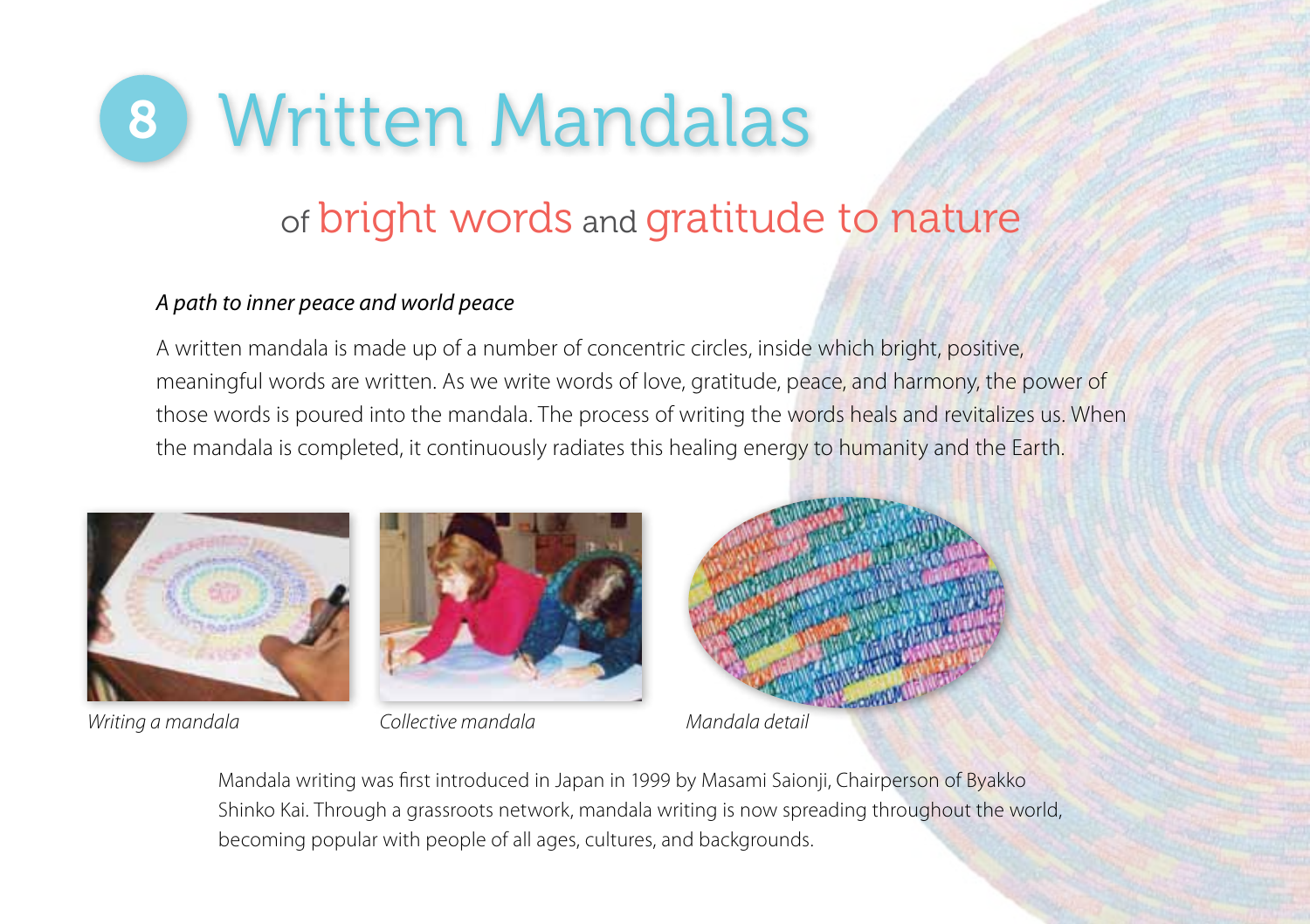### Mandala workshops and exhibits

Writing mandalas is an easy practice to pick up, and it is easy to teach to others. Many people around the world are holding workshops to introduce writing mandalas as a way to bring greater peace and harmony into people's lives, and to the world.

Mandalas encourage creativity and imagination. They are an inspiring, limitless tool, for creating peace, understanding, and healing. Most people enjoy the process of writing mandalas and can immediately feel the uplifting effects.

You may also wish to incorporate other activities into your workshop, such as reading poems, singing songs, expressing gratitude to nature, or anything that lifts people's spirits. There is no limit to the ways in which mandalas can be used to find peace and healing.

The mandalas completed at a workshop or other event can be used to create a mandala exhibit. Mandalas displayed together are especially beautiful and powerful, and people who view mandalas can often feel the light radiating from them. Mandala exhibits add a wonderful element to almost any event.

![](_page_12_Picture_5.jpeg)

![](_page_12_Picture_6.jpeg)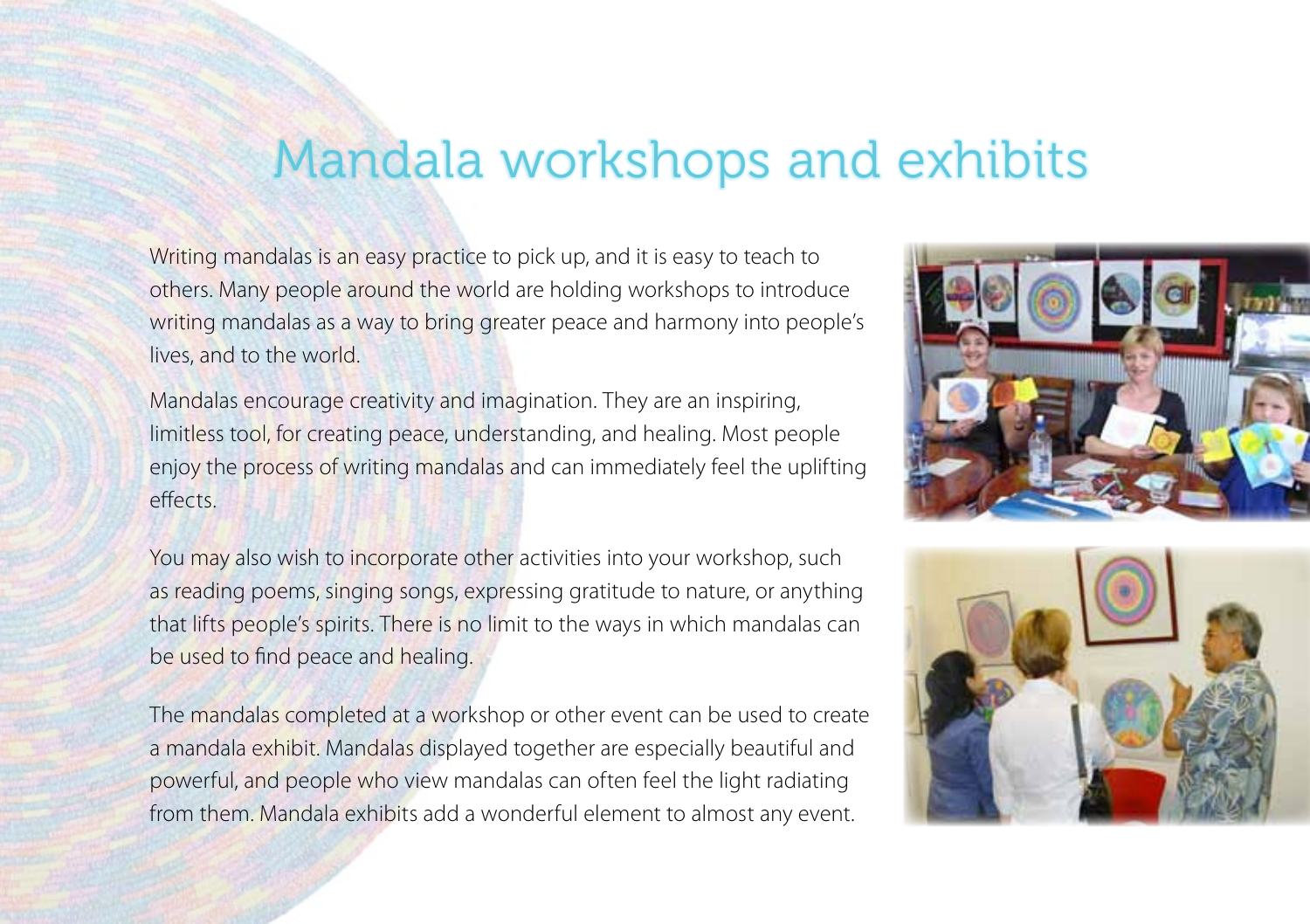# 9 Symphony of Peace Prayers

celebrating the oneness of the human family, its cultural and religious diversity

> The Symphony of Peace Prayers (SOPP) is an inter‐religious, inter‐ spiritual annual peace prayer event, first held in 2005 at Fuji Sanctuary in Japan. At the core of this event is its unique prayer ceremony, in which representatives from various world faiths and spiritual traditions lead participants in their own prayers for peace. Participants also offer prayers for peace in all the countries and regions of the world. Each year, the SOPP continues to expand to more and more corners of the globe, sending waves of peace, harmony, and light throughout humanity.

![](_page_13_Picture_3.jpeg)

![](_page_13_Picture_4.jpeg)

*Prayers of different faiths and traditions Prayers for peace in each country*

![](_page_13_Picture_6.jpeg)

![](_page_13_Picture_7.jpeg)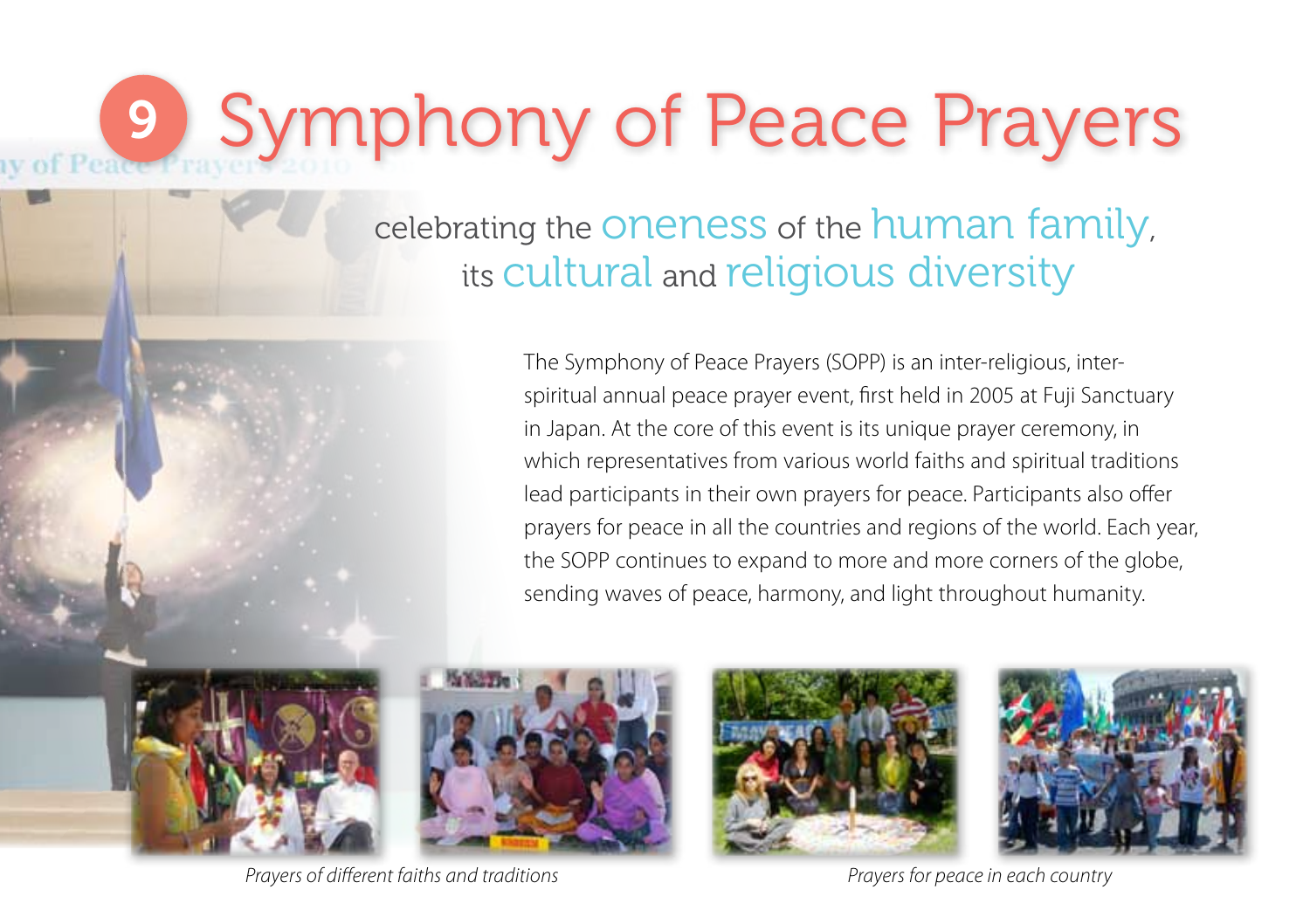### Byakko around the world

Byakko Shinko Kai is an international grassroots organization founded to support the world peace prayer movement that originated in Japan in 1955. *Byakko* is a Japanese word meaning 'white light,' and the organization is dedicated to the realization of world peace and the elevation of humanity's consciousness. The photos below show some of the many countries around the world where activities initiated by Byakko Shinko Kai are taking place.

![](_page_14_Picture_2.jpeg)